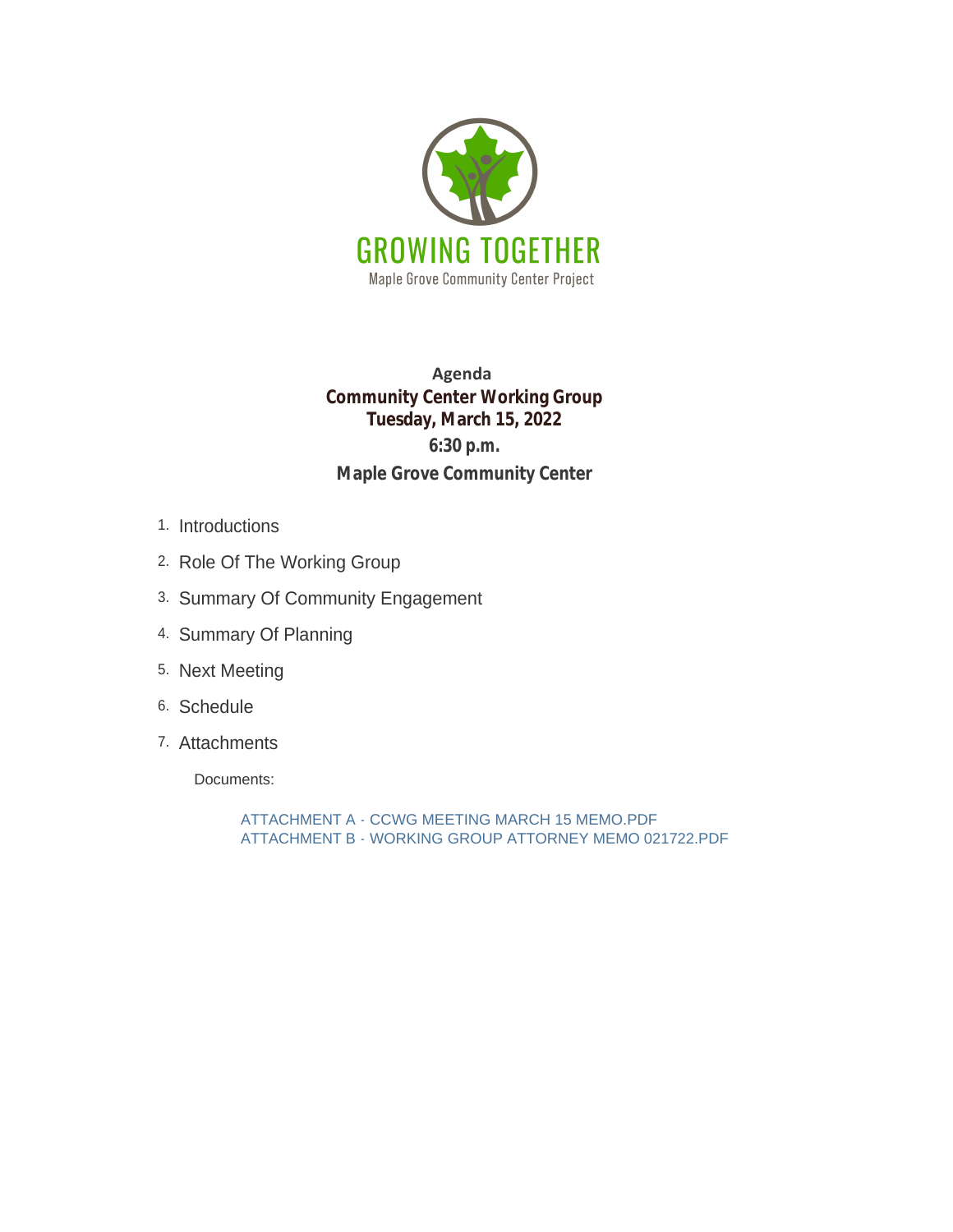



12951 Weaver Lake Road 763-494-6500

Maple Grove, MN 55369 growingtogethermaplegrove.org

**TO:** Community Center Working Group (CCWG)

**FROM:** Chuck Stifter, Parks and Recreation Director

**CC:** Heidi Nelson, City Administrator

**DATE:** March 15, 2022

**SUBJECT:** Community Center Working Group kickoff meeting – March 15

Thank you all for your willingness to participate in the Community Center expansion and renovation project. You each are invited to bring your knowledge, experience, and passion to engage in the continued planning and design discussion and also to provide input on the public communication effort. This group plans to meet monthly through October in preparation for the local option sales tax vote in early November. The need to continue the work of this group or some form of this group beyond the vote will be decided at a later date.

Meetings will generally include a presentation followed by discussion. The series of monthly meetings kicks off Tuesday, March 15, in the Senior Center at the Community Center. This initial meeting will include CCWG introductions, a message from our legal counsel, a project overview, and finish with discussion. The meetings are scheduled to last no more than two hours. We will also discuss the meeting schedule going forward, so please bring your calendars.

Attached with this memo and meeting agenda is information from the city attorney outlining the importance of how you will communicate to the public as members of the CCWG. Our attorney will present their guidance at the kickoff meeting. We will also hear from the project architect, Hammel Green Abramson, who has provided consultant services throughout the planning and community engagement process.

Prior to this first meeting, we strongly encourage you to familiarize yourself with the project by visiting the website [growingtogethermaplegrove.org.](http://growingtogethermaplegrove.org/)

Please feel free to contact me a[t cstifter@maplegrovemn.gov](mailto:cstifter@maplegrovemn.gov) / 763-494-6501 with any questions or if you are unable to attend.

We look forward to your active participation and especially appreciate your time and commitment. They will be very beneficial as the Community Center expansion and renovation project unfolds.